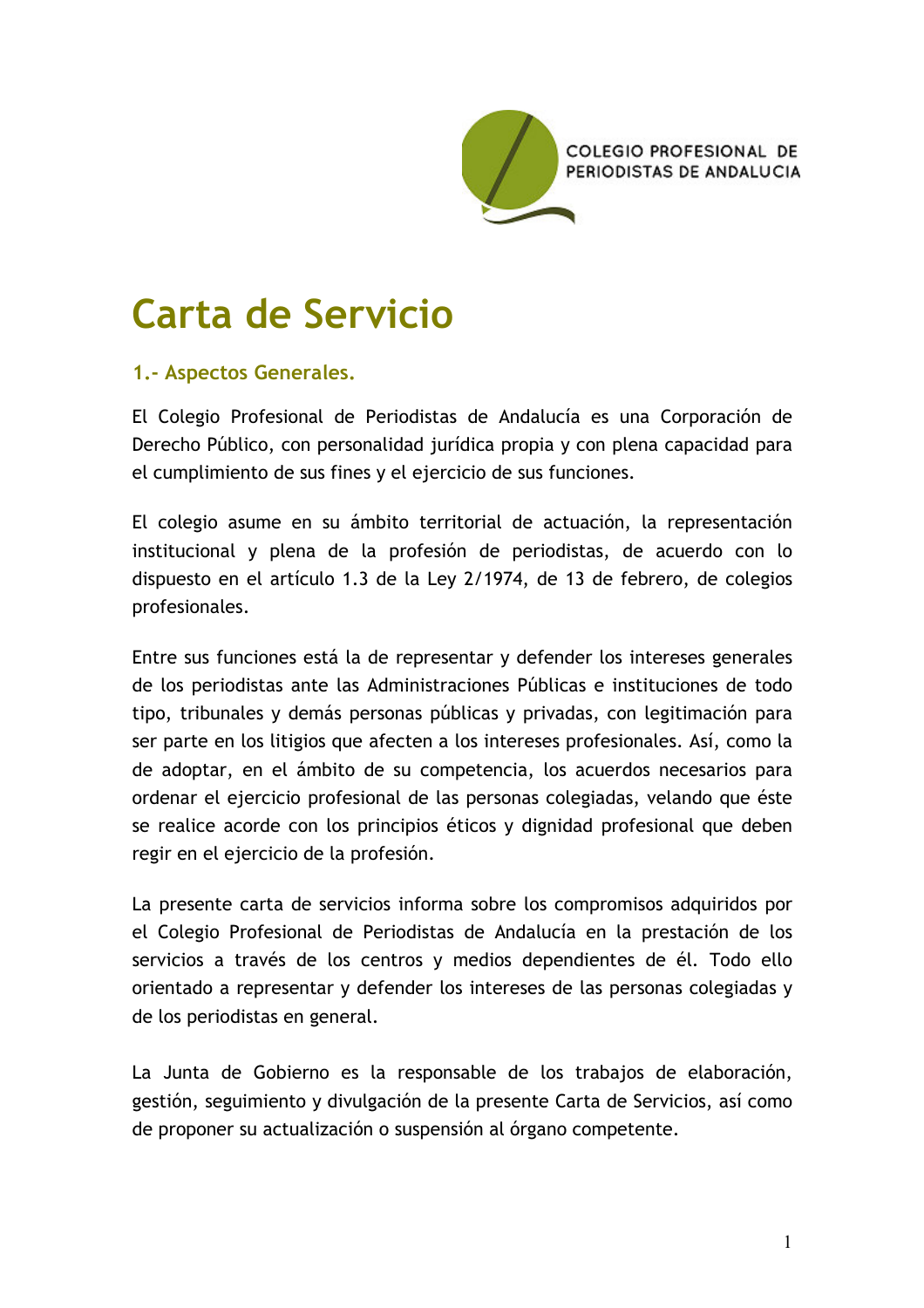## 2.- Servicios prestados, compromisos e indicadores.

Los compromisos adquiridos para cada servicio al que se refiere esta Carta son:

1. Servicio. Defender, de acuerdo con el artículo 20.1 de la Constitución Española, los derechos a la libertad de expresión y de información, garantizados a todos los ciudadanos, para que esta información sea veraz, relevante y suficiente para el ejercicio democrático de la ciudadanía.

Compromiso de calidad: Auxiliar y asesorar a las autoridades y tribunales, emitiendo los informes profesionales solicitados. Facilitar a los tribunales la relación de colegiados que pueden ser requeridos como peritos en asuntos judiciales o designarlos por sí mismo, cuando proceda. Desarrollar actuaciones en la defensa del secreto profesional y en la aplicación de la cláusula de conciencia

2. Servicio. Controlar que la actividad de las personas colegiadas se sometan a las normas deontológicas del periodismo.

Compromiso de calidad: Ejercer las funciones disciplinarias, sancionando los actos de las personas colegiadas que supongan una infracción de la deontología y de las normas colegiales y ejecutar las sanciones impuestas.

3. Servicio. Mediación y arbitraje en los conflictos que, por motivos profesionales, se susciten entre los colegiados, entre los colegiados y los ciudadanos, y entre éstos cuando lo decidan libremente, todo ello de acuerdo con la normativa vigente en materia de arbitraje. Para ello, se crea una Comisión de Ética y Deontología del Colegio Profesional de Periodistas de Andalucía a la que podrán dirigirse los que requieran de este servicio.

Compromiso de calidad: Cumplir y hacer cumplir a las personas colegiadas las leves generales y especiales y los estatutos colegiales y reglamentos de régimen interior, así como los acuerdos adoptados por los órganos colegiales en materia de su competencia.

4. Servicio. Vigilancia del uso del término `periodismo´ y que el ejercicio de la profesión se atenga a las normas reguladoras que se determine. Compromiso de calidad: Adoptar las medidas necesarias para evitar el intrusismo profesional y la competencia desleal, requiriendo el apoyo de los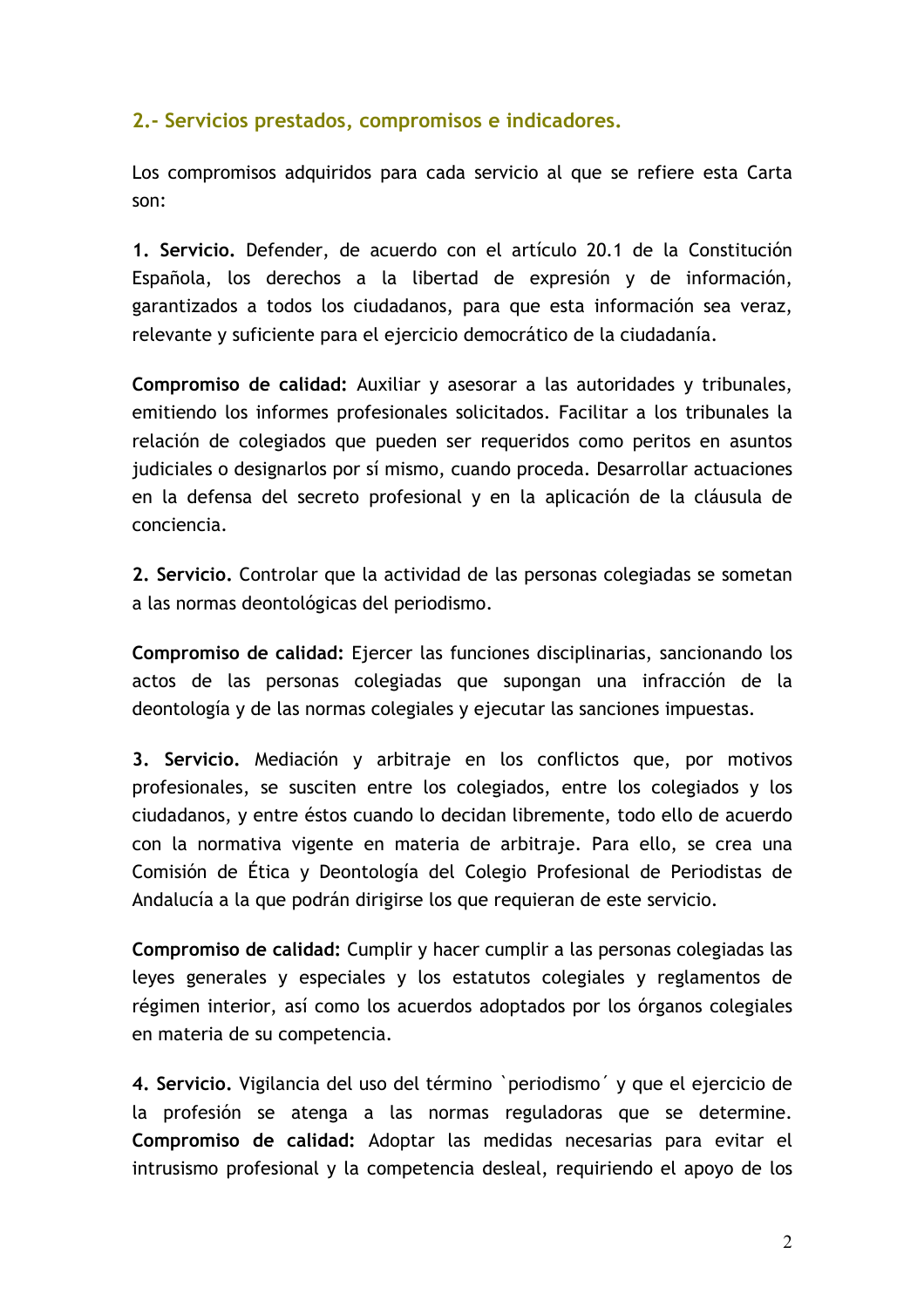organismos competentes y denunciando y persiguiendo ante la Administración y tribunales de justicia los casos detectados. Velar por que la actividad profesional se adecue a las necesidades e intereses de la sociedad, con un adecuado nivel de calidad.

Servicio. Representación y defensa de la profesión  $5<sub>1</sub>$ ante las. Administraciones Públicas e instituciones de todo tipo, tribunales y demás personas públicas y privadas, con legitimación para ser parte en los litigios que afecten a los intereses profesionales.

Compromiso de calidad: realizar todas las actuaciones necesarias para defender los intereses generales en relación con el ejercicio de la profesión periodística y la mejora de las condiciones en las que llevan a cabo su trabajo los profesionales. Facilitar a los colegiados, a través de los profesionales competentes, los servicios de asesoramiento jurídico, laboral, administrativo y fiscal que se crean convenientes.

6. Servicio. Ordenación y vigilancia del ejercicio de la profesión dentro del marco que establecen las leyes y en el ámbito de su competencia, adoptando los acuerdos que sean necesarios para que este se desarrolle acorde con los principios éticos y dignidad profesional de las personas colegiadas.

Compromiso de calidad: Elaboración de un código deontológico que regirá la profesión y que tendrá en cuenta las bases del Código de Deontológico del Periodismo del Consejo de Europa y el Código Deontológico de la FAPE.

7.- Servicio. Amparar y defender los derechos y el prestigio profesional de las personas colegiadas en general o de cualquiera de sus grupos o individuos en particular, si fueran objeto de vejación o menoscabo, por motivo de su actividad profesional.

Compromiso de calidad: dar respuesta a cada solicitud en función de la gravedad de la misma y conforme a lo que marca la legislación vigente.

8. Servicio. Informar, en los términos previstos en las disposiciones aplicables, de los proyectos de Ley y de disposiciones de cualquier otro rango en el ámbito de la Comunidad Autónoma de Andalucía que se refieran a las condiciones generales del ejercicio de la profesión, incluso titulación requerida, y régimen de incompatibilidades, así como de los proyectos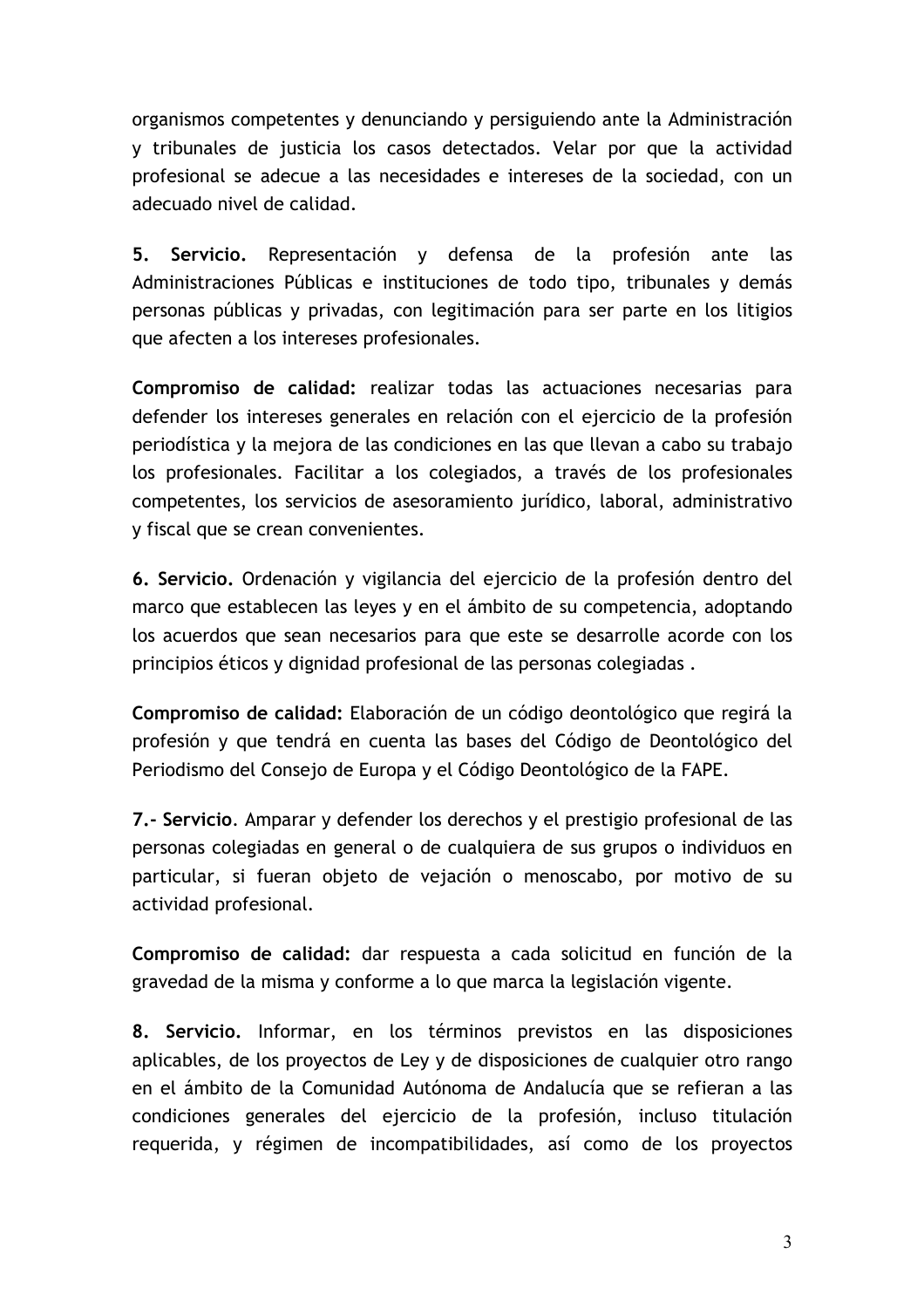normativos de la Comunidad Autónoma sobre las condiciones generales del ejercicio profesional o que afecten directamente a los colegios profesionales.

Compromiso de calidad: Ejercer cuantas competencias administrativas les sean atribuidas legalmente, así como colaborar con las Administraciones Públicas mediante la realización de estudios o emisión de informes. Desarrollar una herramienta telemática y recursos en red para informar, a través de la ventanilla única prevista en la Ley 17/2009, de 23 de noviembre, sobre el libre acceso a las actividades de servicios y su ejercicio. Participar en los órganos consultivos de las Administraciones Públicas, cuando sea preceptivo o éstas lo requieran y colaborar con las asociaciones y otras entidades representativas de los intereses de la ciudadanía directamente vinculadas con el ejercicio de la profesión colegiada.

9. Servicio. Promover o apovar iniciativas para la creación de empleo y formación.

Compromiso de calidad: Organización de actividades y servicios comunes de carácter profesional, cultural, asistencial, de previsión y análogos, que sean de interés para los colegiados, así como todas aquellas actividades que se estimen necesarias para estimular el perfeccionamiento profesional, científico y humanístico de los periodistas. Informar, cuando fuese requerido para ello, las normas de los centros docentes donde se cursen estudios que permitan la obtención de títulos que habilitan para el ejercicio de la profesión. Ofrecer la información legal que pueda darse sobre las personas colegiadas inscritas, respetando lo establecido en la normativa sobre protección de datos de carácter personal. Y colaborar con las universidades de la Comunidad Autónoma y con cuantos centros universitarios lo soliciten, sin limitación territorial en la elaboración de los planes de estudios, y ofrecer la información necesaria para facilitar el acceso a la vida profesional a las nuevas personas colegiadas.

10. Servicio. Ejercer cuantas funciones y competencias le sean atribuidas por normas de rango legal o reglamentario, en especial por la Ley 2/1974, de 13 de febrero, sobre Colegios Profesionales, la Ley 6/1995, de 29 de diciembre, de Consejos Andaluces de Colegios Profesionales y la Ley 10/2003, que regula los colegios profesionales de Andalucía; le sean delegadas, en su ámbito territorial, por las Administraciones Públicas o por el Consejo General de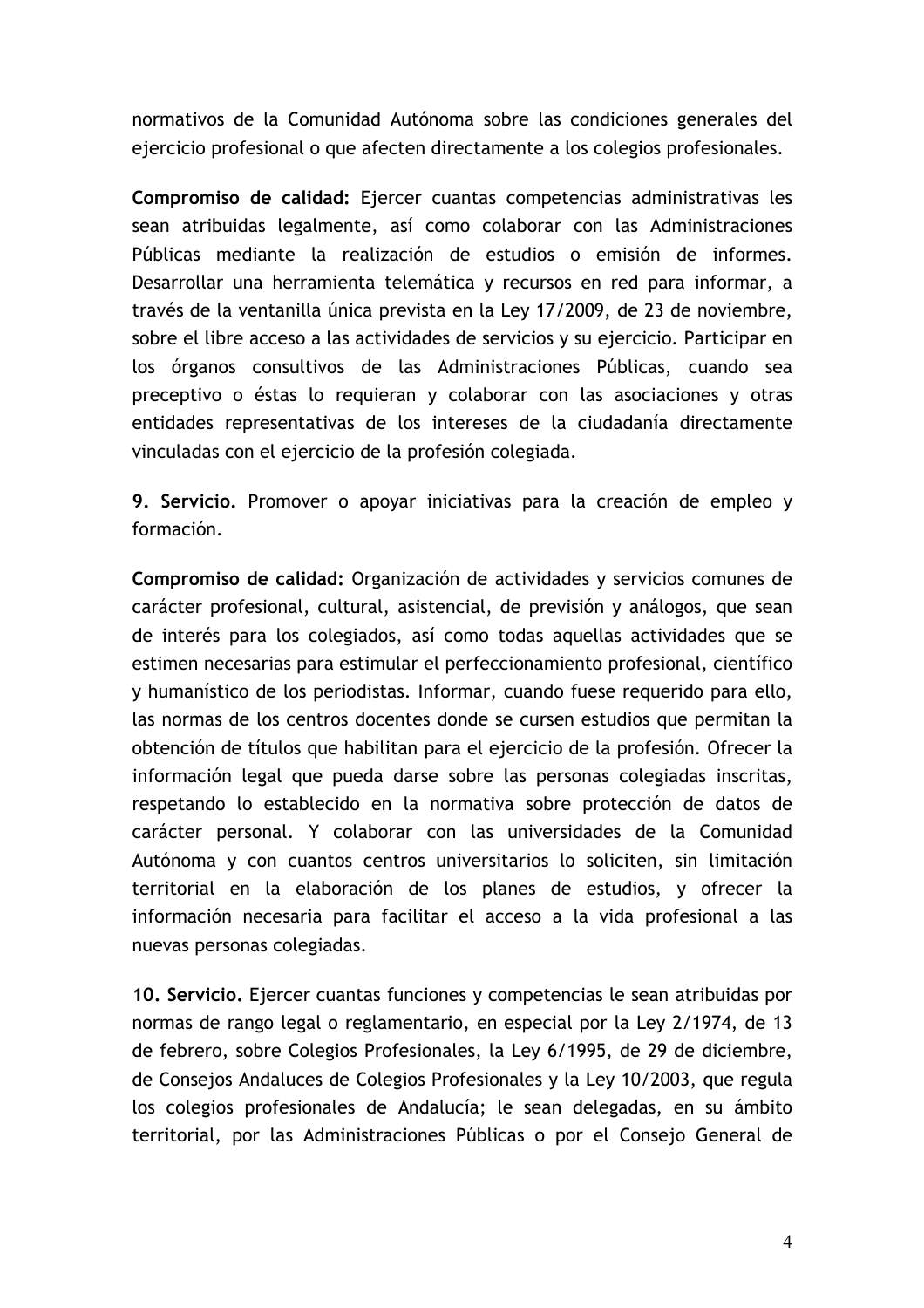Colegios Profesionales de Periodistas de España; o bien se deriven de convenios de colaboración con los mismos.

Compromiso de calidad: Llevará a cabo cuantas actuaciones se encaminen al cumplimiento de los fines asignados al Colegio Profesional de Periodistas de Andalucía y redunden en beneficio de los intereses de la ciudadanía, personas colegiadas y demás fines del Periodismo.

11. Servicio. Gestión del censo de profesionales y del registro de títulos de sus colegiados.

Compromiso de calidad: Crear y mantener un registro actualizado de personas colegiadas en el que conste, al menos, copia compulsada del título académico oficial, la fecha de alta en el colegio, el domicilio profesional, la firma actualizada y cuantas circunstancias afecten a su habilitación para el ejercicio profesional, así como el seguro de responsabilidad civil por el ejercicio profesional. Los registros de personas colegiadas se instalarán en soporte digital y se gestionarán con aplicaciones informáticas que permitan su integración en los sistemas de información utilizados por las Administraciones Públicas con el objeto de facilitar a éstas el ejercicio de las funciones públicas que tienen encomendadas.

## 3.- Normativa reguladora.

El Colegio Profesional de Periodistas de Andalucía, creado por la Ley 1/2012 de 30 de enero, publicada en el Boletín Oficial de la Junta de Andalucía de 6 de Febrero de 2012, es una Corporación de Derecho Público, con personalidad jurídica propia y con plena capacidad para el cumplimiento de sus fines y el ejercicio de sus funciones.

A través de la Orden de 4 de julio de 2013, se aprueban los Estatutos del Colegio Profesional de Periodistas de Andalucía y se dispone su inscripción en el Registro de Colegios Profesionales de Andalucía.

Ley 2/1974, de 13 de febrero, sobre Colegios Profesionales, la Ley 6/1995, de 29 de diciembre, de Consejos Andaluces de Colegios Profesionales y la Ley 10/2003, que regula los colegios profesionales de Andalucía y la Ley 17/2009, de 23 de noviembre, sobre el libre acceso a las actividades de servicios y su ejercicio.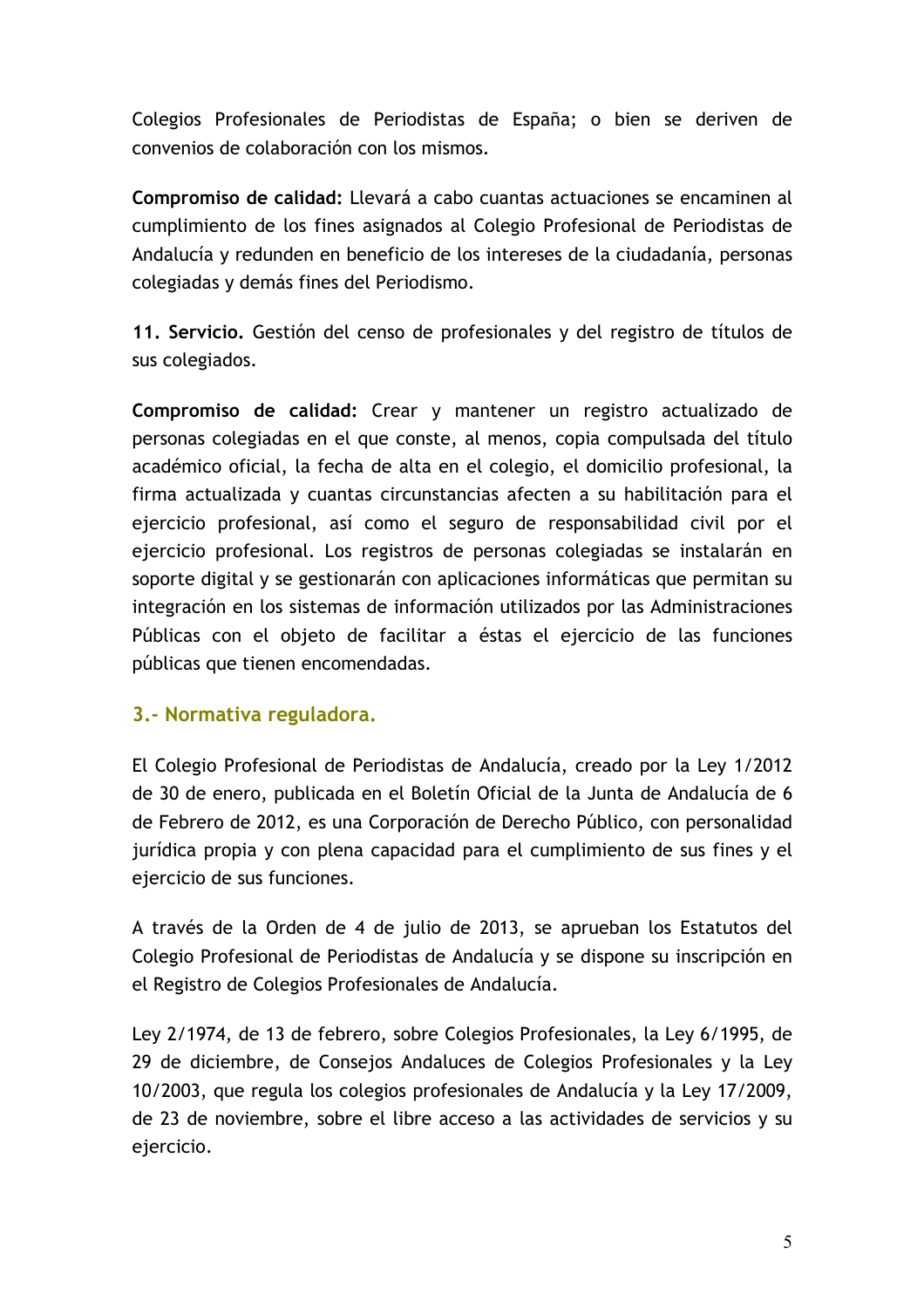Se rige hasta el momento por el Código de Deontológico del Periodismo del Consejo de Europa y el Código Deontológico de la FAPE.

El colegio asume en su ámbito territorial de actuación, la representación institucional y plena de la profesión de periodistas, de acuerdo con lo dispuesto en el artículo 1.3 de la Ley 2/1974, de 13 de febrero, de colegios profesionales.

El ámbito territorial del Colegio Profesional de Periodistas de Andalucía comprende la Comunidad Autónoma de Andalucía. El colegio tendrá su sede en Sevilla y su domicilio oficial en C/ Plácido Fernández Viagas, núm. 4, 41013, Sevilla.

## 4.- Derechos y obligaciones de los colegiados.

Derechos.

1. Los miembros del colegio tendrán los derechos siguientes:

a) La defensa de sus derechos profesionales ante las autoridades, entidades, empresas o particulares Derechos y deberes de los colegiados.

b) A la participación en las tareas del colegio, tanto por iniciativa propia como a petición de los órganos de gobierno.

c) La presentación a los órganos de gobierno de escritos que contengan sugerencias, peticiones y quejas.

d) Participar en el gobierno del colegio, formando parte de la asamblea ejerciendo el derecho de deliberación y voto de las propuestas sometidas a la consideración de la misma, solicitar su convocatoria, y formular propuestas, enmiendas, mociones de censura, peticiones y preguntas, todo ello en las formas y condiciones previstas en este estatuto.

e) Promover la remoción de los titulares de los órganos de gobierno del colegio mediante voto de censura por medios de iniciativas de los colegiados formulados en los términos que prevé este estatuto.

f) Elegir o ser elegido para ocupar cargos en los órganos directivos, según las condiciones que regulan el procedimiento de elección. Se garantiza el derecho del voto por correo en los términos establecidos en estos estatutos.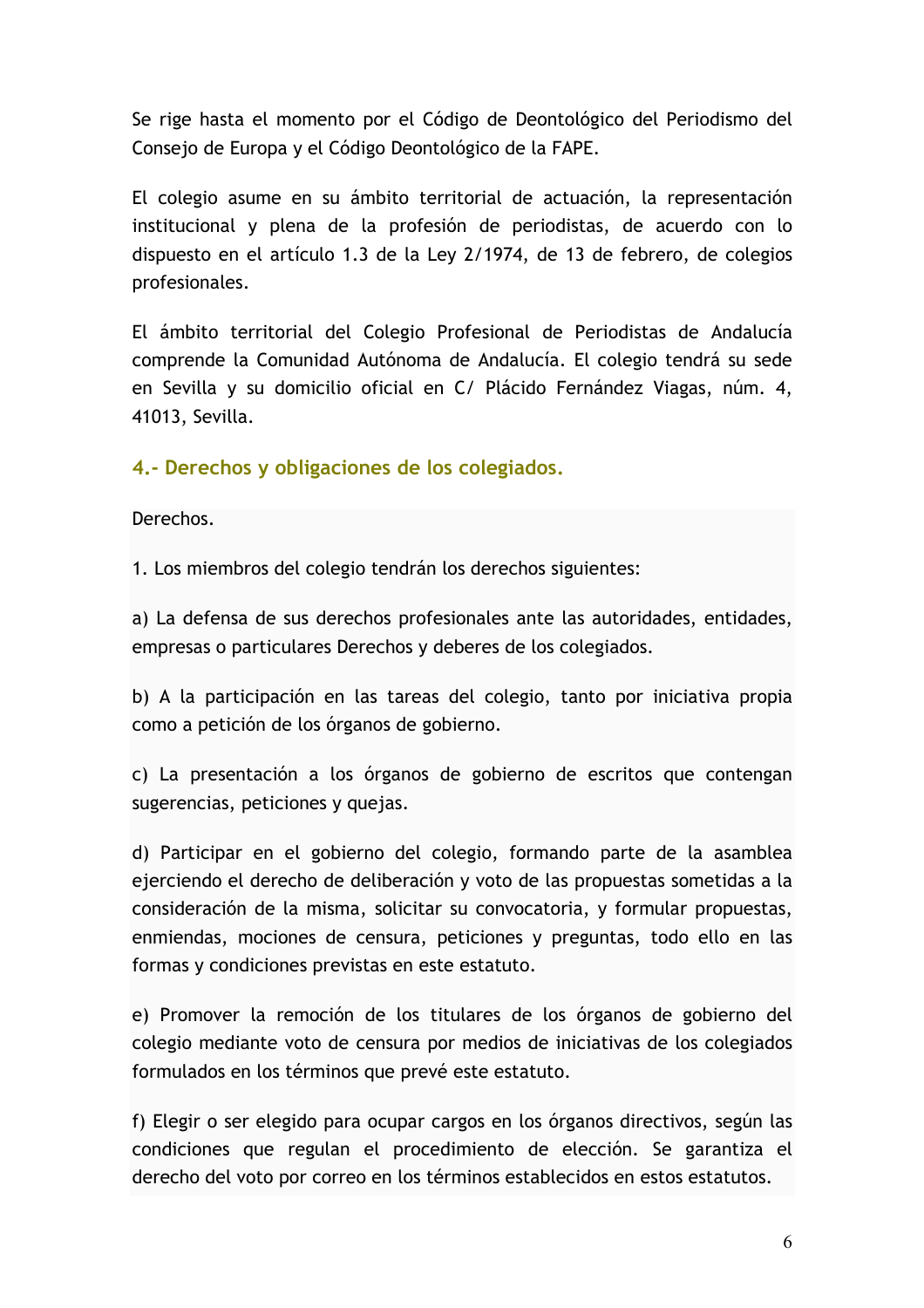g) Conocer los acuerdos adoptados por los órganos de gobierno.

h) Ejercer el derecho de recurso contra los acuerdos y resoluciones de los órganos colegiales.

i) Conocer el funcionamiento, la gestión y la actividad del colegio por medio de sus publicaciones (documentos informativos, boletines, anuarios, circulares y otros documentos), así como acceder a los registros y libros oficiales del colegio.

j) Utilizar todos los servicios que establezca el colegio, de acuerdo con las condiciones que fija el reglamento. Disponer, en los casos que establezca el colegio, de los servicios de asesoramiento jurídico para problemas derivados del ejercicio de la profesión.

k) Pertenecer a los programas de previsión y protección social que puedan establecerse.

l) Afirmar su condición de colegiado y disponer del carnet que lo acredite.

m) Recibir la atención e intervención, en su caso, por parte de la junta de gobierno ante una situación de conflicto que amenace, sea cual sea la razón, la continuidad en el ejercicio de la profesión.

n) Cualquier otro derecho que esté reconocido por la ley y los estatutos o sea establecido por los órganos colegiales.

2. Todos los miembros del colegio tendrán derecho a voto en todas las asambleas y las elecciones de acuerdo al procedimiento establecido en estos estatutos, a excepción de los pre-colegiados.

3. La pertenencia al colegio profesional no afectará a los derechos constitucionales de asociación y sindicación.

Deberes.

Los miembros del colegio tendrán las siguientes obligaciones:

a) Ejercer las tareas periodísticas conforme a la ética del oficio de comunicador y mantener el secreto profesional.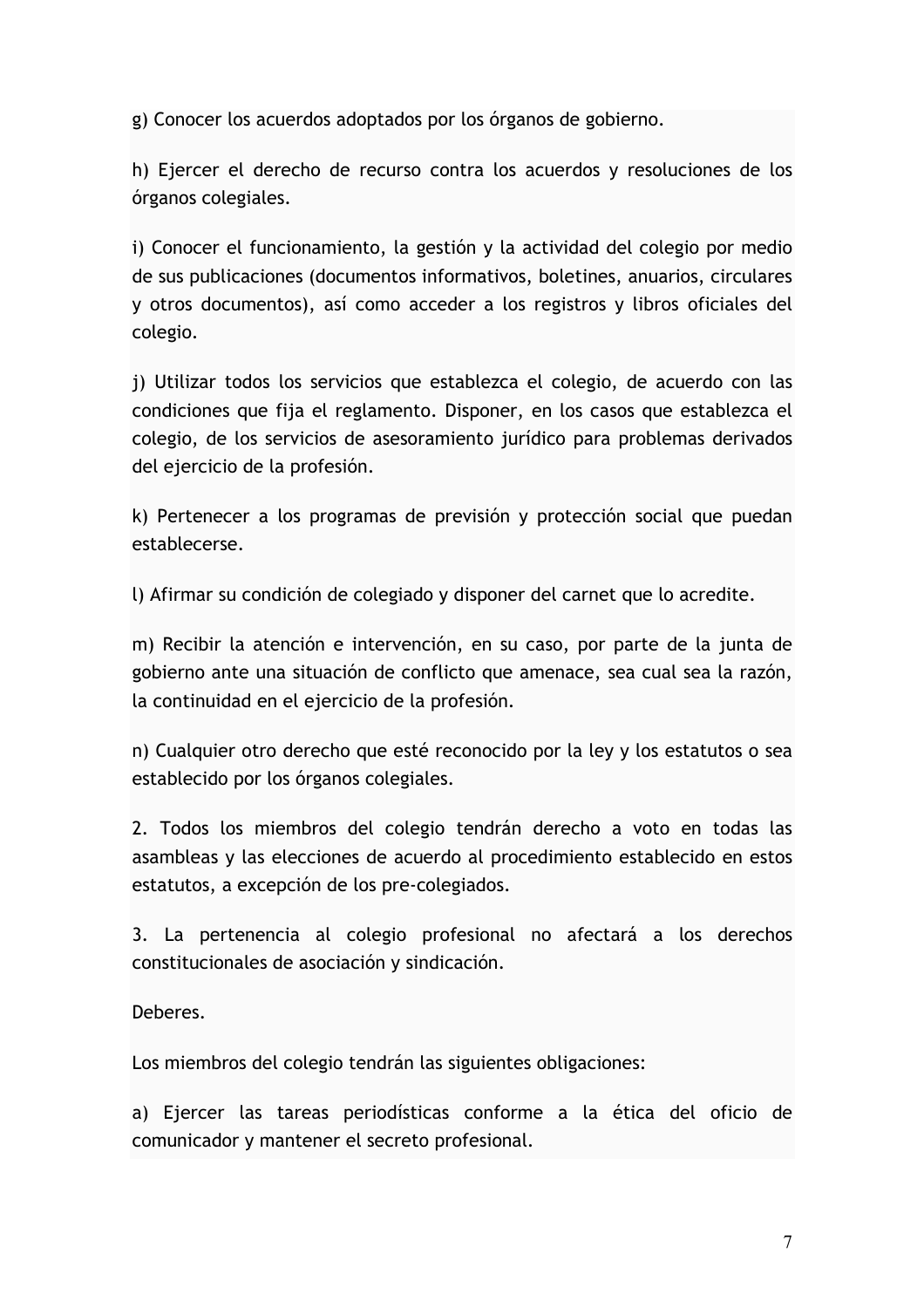b) Cumplir las normas contenidas en los presentes estatutos, en los reglamentos que se desarrollen y en los acuerdos que el colegio pueda adoptar, sin perjuicio de poder interponer los recursos pertinentes, si se considera que se han vulnerado los estatutos.

c) Comparecer ante la junta de gobierno siempre que sean convocados.

d) Comunicar obligatoriamente al colegio su domicilio profesional para notificaciones a todos los efectos oficiales y cualquier cambio de domicilio profesional, para los efectos oportunos.

e) Pagar en los plazos establecidos las cuotas y derechos tanto ordinarios como extraordinarios que hayan sido aprobados por el colegio

f) Participar en las asambleas generales del colegio.

g) Observar la disciplina adecuada con los órganos de gestión del colegio y una conducta de compañerismo y armonía profesional con los colegiados, velando en todo momento por el prestigio del colegio.

5.- Niveles de participación ciudadana y difusión de la Carta de Servicios.

Información: La información relacionada con la Carta de Servicios se puede consultar en:

En la web del Colegio Profesional de Periodistas de Andalucía, www.periodistasandalucia.es y en las redes sociales del colegio (https://eses.facebook.com/PeriodistasdeAndalucia https://twitter.com/periodistasand.

Comunicación: Además de las vías de información establecidas, esta Carta de Servicios se facilitará en publicación electrónica y se realizará un Mailing a medios de comunicación junto con nota de prensa, así como a los principales contactos de la organización.

Participación: Para colaborar en la mejora de la prestación de los servicios y en la revisión de la presente Carta de Servicios, están previstas las siguientes formas de participación:

El Colegio Profesional de Periodistas de Andalucía pone a disposición de la ciudadanía andaluza y de las personas colegiadas formas de participación y colaboración a través de las cuales pueden expresar sus opiniones.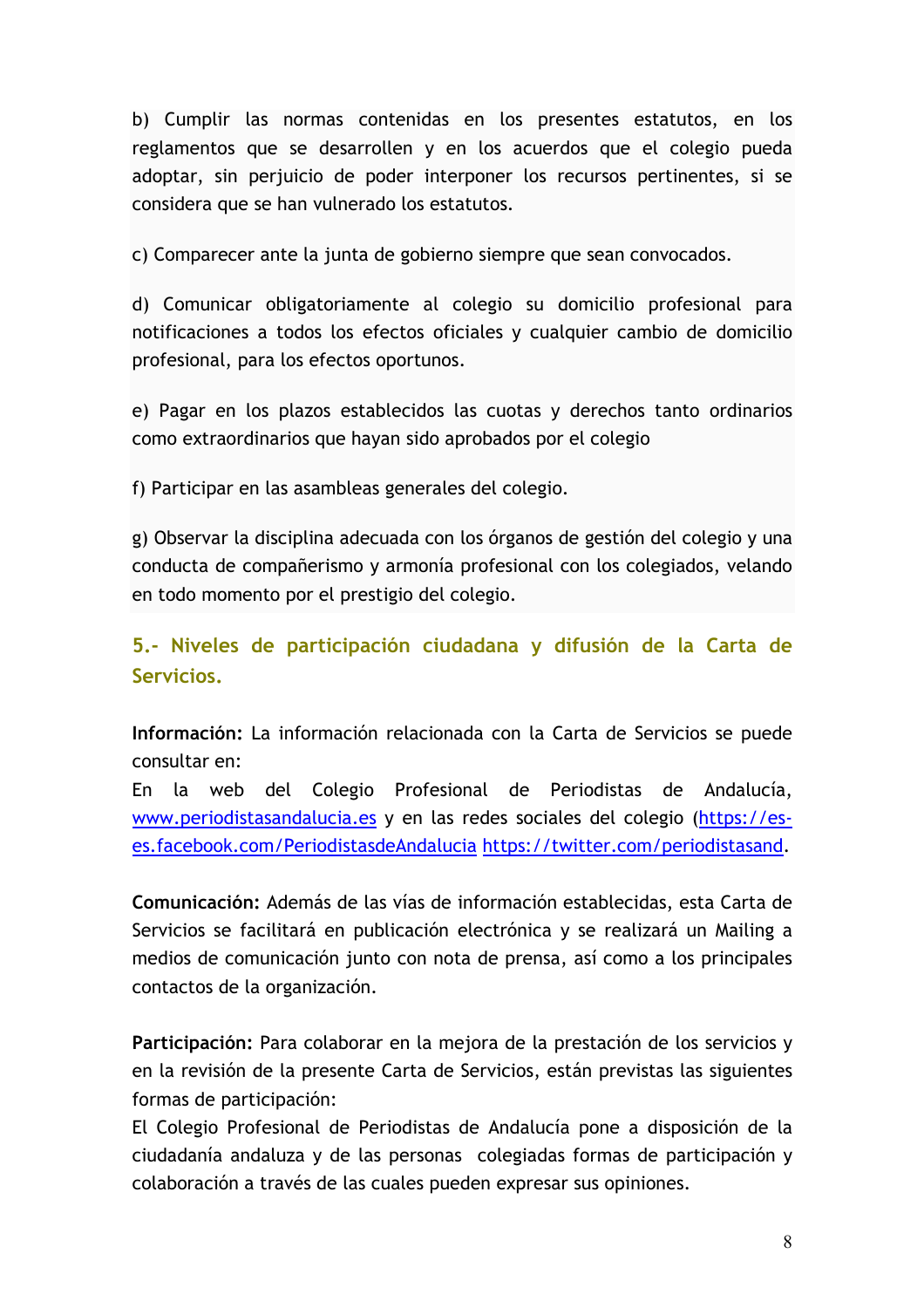Los usuarios y las usuarias de los servicios que presta el Colegio Profesional de Periodistas de Andalucía pueden expresar su opinión mediante las encuestas anuales que se realizan a los colegiados tras la realización de actividades promovidas por el Colegio o a través de la web. Estas encuestas permiten conocer de forma directa el nivel de satisfacción de los usuarios con la atención recibida desde el colegio.

## 6.- Sugerencias, quejas y reclamaciones.

El Colegio Profesional de Periodistas de Andalucía atenderá diligentemente las quejas y reclamaciones presentadas por las personas colegiadas, así como sus propuestas **V** sugerencias  $\mathsf{a}$ través de su página weh www.periodistasandalucia.es. A través de Internet es posible descargar un formulario que podrá enviarse directamente al correo electrónico del colegio administracion@periodistasandalucia.es o deberá imprimirse en papel y presentarse, debidamente firmado, en la sede del Colegio o demarcaciones. El Colegio Profesional de Periodistas de Andalucía se compromete a ofrecer una respuesta antes de 15 días (o plazo menor, según corresponda) desde la recepción de la sugerencia, queja o reclamación.

### 7.- Accesibilidad a los servicios.

A los servicios prestados por el Colegio Profesional de Periodistas de Andalucía a los que se refiere esta Carta de Servicios se puede acceder a través de:

#### Servicios presenciales

#### Sede del Colegio Profesional de Periodistas de Andalucía

C/ Plácido Fernández Viagas, 4. 3ª Planta (Esquina Avda. Ramón Carande) Edificio EUSA. 41013 - Sevilla Teléfono, 687749802 administracion@periodistasandalucia.es

#### Demarcaciones del Colegio Profesional de Periodistas de Andalucía

#### Demarcación Territorial del CPPA de Almería

C) Plaza de San Sebastián, 5.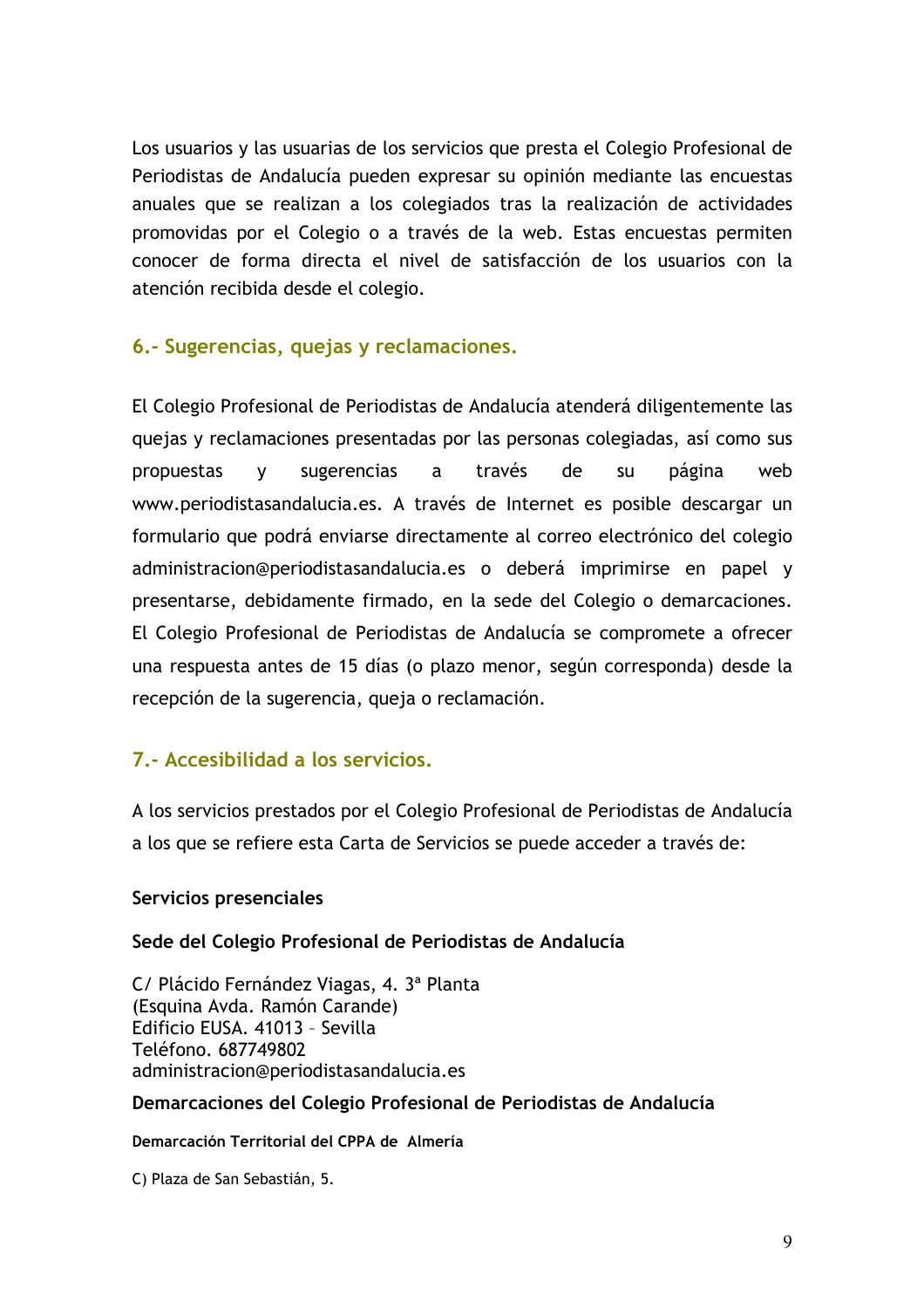Galería Comercial. Edificio concordia. Esc. Izgda. 1,1. 04003- Almería.

Teléfono: 950260141

#### Demarcación Territorial del CPPA de Cádiz

C) Ancha, 6. 11001-Cádiz

Teléfono: 956212073

#### Demarcación Territorial del CPPA del Campo de Gibraltar

C/ Poeta Daniel Florido, s/n. Edificio Dos Mares. 11207- Algeciras (Cádiz)

Teléfono: 956601656

#### Demarcación Territorial del CPPA de Córdoba

Glorieta del Conde de Gualdalhorce, s/n. 14008- Córdoba.

Teléfono: 957492414

#### Demarcación Territorial del CPPA de Huelva

C/ Julio Caro Baroja, 2, bajo. 21002-Huelva

Teléfono: 959250720

#### Demarcación Territorial del CPPA de Jaén

C/ Bernabé Soriano, 6, 1°. 23005-Jaén

Teléfono: 95323449

#### Demarcación Territorial del CPPA de Jerez de la Frontera

C/ Diego Fernández Herrera, 11 Dpdo. 11401-Jerez de la Frontera (Cádiz)

Teléfono: 956341714

#### Demarcación Territorial del CPPA de Málaga

C/ Panaderos, 8.1°. 29005-Málaga

Teléfono: 952229195

#### Demarcación Territorial del CPPA de Sevilla

C/ Plácido Fernández Viagas nº 4, 3ª plta. 41013-Sevilla

Teléfono: 687749802

El horario de atención presencial a los colegiados en la sede del Colegio será de 10 a 13 horas de lunes a viernes y telefónica de 10 a 15 horas de lunes a viernes, dentro del calendario laboral marcado para el año en curso.